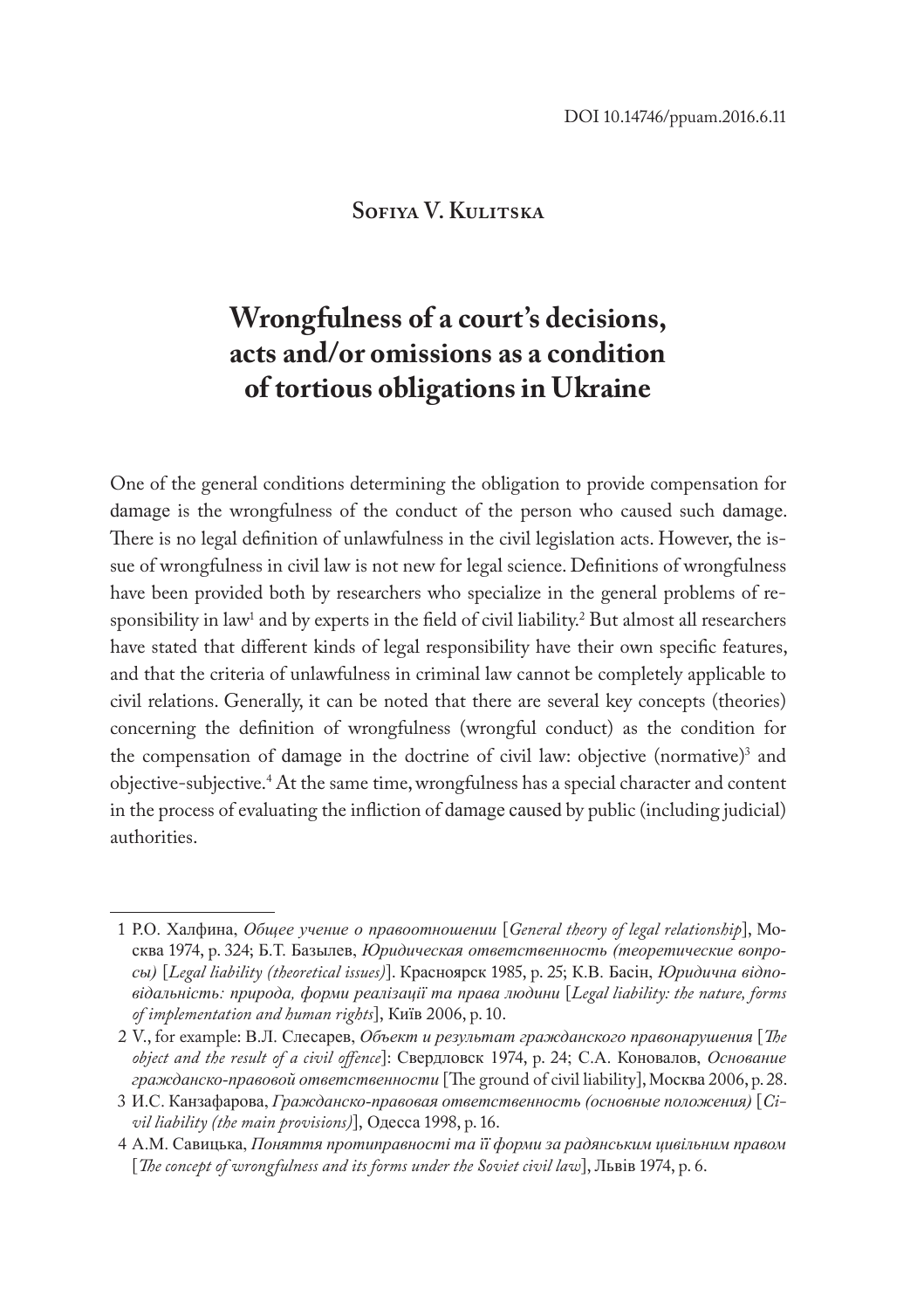In this context, the purposes of this research are: to identify the specificities of wrongfulness as a condition of the obligations determining the compensation of damage caused by the judicial authorities, namely the unlawfulness of their decisions, acts and/or omissions, and to make proposals on how to improve the legislation of Ukraine which governs this scope of legal relations.

The object of this analysis is the wrongfulness (unlawfulness) of a court's decisions, acts and/or omissions as a condition for tortious obligations.

The methodological basis of this analysis is presented by formal-logical, systemic, structural-functional and comparative methods, and by the method of analysis and synthesis.

The main body of research. First of all, it should be noted that we agree with the position of Olesia O. Otradnova<sup>s</sup> on a broad understanding of wrongfulness in tort relationships: any act that results in a violation of a person's rights, harming their property or moral interests, if the person was not entitled to harm-doing, is unlawful.

It is necessary to pay attention to the position of those experts<sup>6</sup> who believe that unlawfulness in the harm caused by public authorities has a special character and specific content: there is a "double" complex wrongfulness in such relations that has both civil and administrative (criminal procedural) components. That is, when deciding on the issue of the state's tort liability for harm caused by the exercise of power, the civil wrongfulness of such harm will be expressed in the public illegality of the powerful act that caused this harm. In itself, the fact of the infliction of damage does not indicate wrongfulness. In this case, the fault should not be defined as a fault in causing harm, but rather as the fault in carrying out a wrongful (unlawful) act. Within these relations there is a conflict between the legal presumptions concerning the legality and illegality of harming in private (civil) and public law. On this basis, the experts have concluded that in this case the fault and wrongfulness should not be considered from the standpoint of general tort. Furthermore, they find the current version of sections 1173–1176 of the Civil Code of Ukraine (hereinafter – CC of Ukraine) unsuccessful, since the application of the terms "illegal" and "regardless of fault" is acceptable only for the construction of general tort, under which the fault should be regarded as a fault in harm-doing, and illegality regarded as the wrongfulness of the harming. However, in this regard there is an opposite position in legal doctrine: when determining the illegality of harm caused by the state we should follow the general rule of general tort, that is, any infliction of damage by the authorities and their officials is wrongful, except as otherwise expressly provided

<sup>5</sup> О.О. Отраднова, *Недоговірні зобов'язання в цивільному праві України* [*Non-contractual obligations in civil law of Ukraine*], Київ 2009, p. 73.

<sup>6</sup> М.М. Хоменко, *Особливості правового статусу держави як суб'єкта цивільно-правової відповідальності у деліктних зобов'язаннях* [*Peculiarities of the legal status of the state as a subject of civil liability in tortious obligations*], "Адвокат" 2011, no. 5(128), p. 31.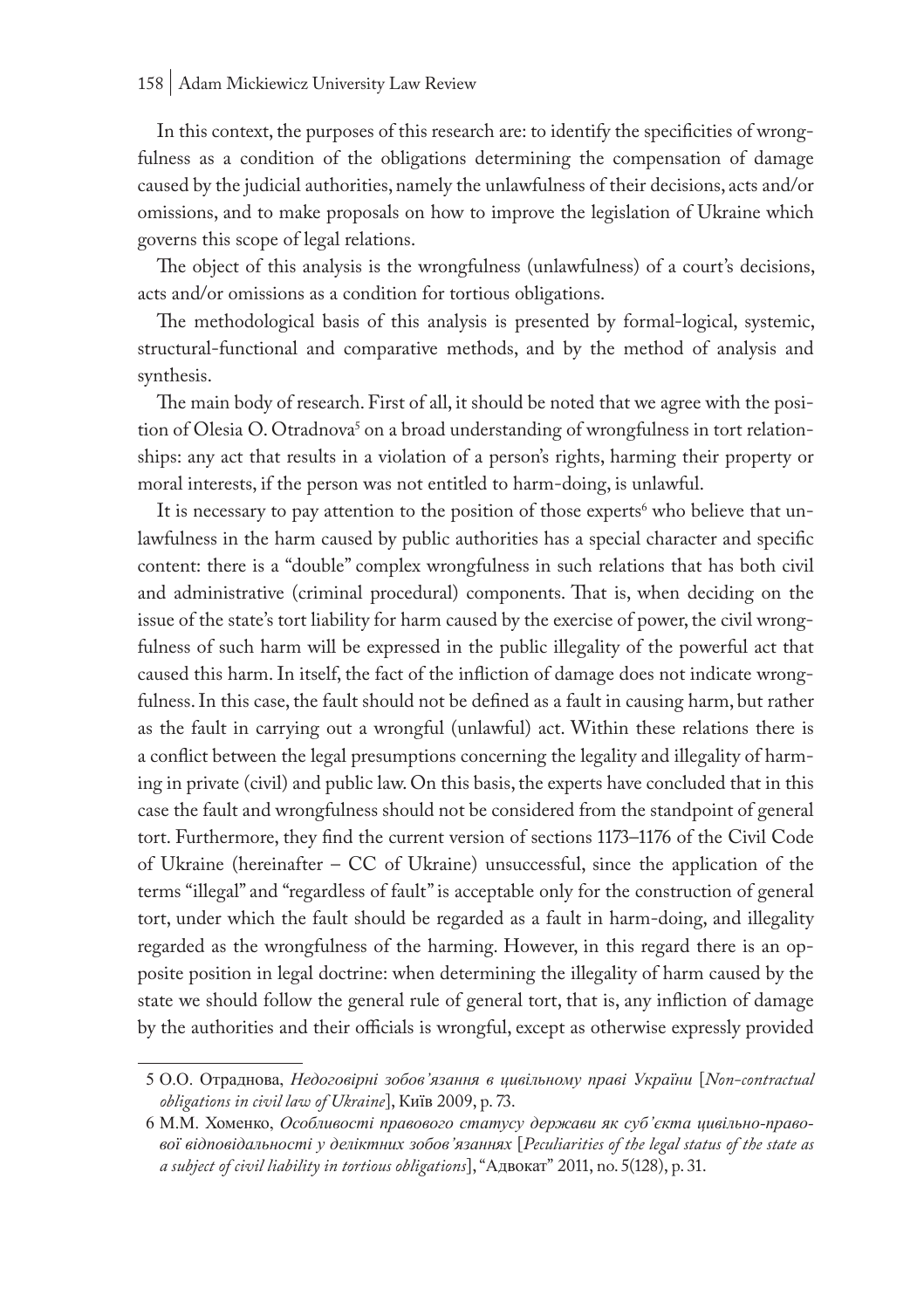by law. In other words, there should not be any exceptions to the general tort system for the obligations arising out of harm caused by the state.<sup>7</sup>

We agree with the position of the scholars who think that the liability for wrongfulness in the infliction of damage by public (including judicial) authorities should not be considered from the standpoint of general tort. In these cases, the "illegality" indicates the presence of fault. So position of the scholars who propose applying the concept of "wrongful" or even "unfair" instead of the concept of "illegal" is, in our view, quite reasonable.8 Therefore, in view of the provisions concerning the current legislation governing the legal sphere analysed in this paper, we will use the category of the "wrongfulness (unlawfulness)" of a court's decisions, acts and/or omissions. However, we believe that making changes to a number of legal acts governing relations on the compensation for damage caused by the judiciary, in replacement of the category of "illegal decisions, actions or omissions" in the category of "wrongful," would be a proper solution for the legislation of Ukraine.

It should be noted that in general, there are three forms of unlawful behavior as a result of which may be prejudiced: decision; action; inaction.<sup>9</sup> Decisions and actions as a form of expression of unlawful behavior are usually the same, because they express a certain activity. The difference between them is that decision is the kind of action that is provided by the legal actors (for example, government authorities, their officials) and is subject to an appropriate external design, making them suitable for enforcement. In contrast, with actions the external expression of wrongful conduct is quite possible without special design. Wrongful action against rules of law or subjective protected by the legal rights of the others is a form of unlawful behavior. With this form of unlawful behavior, a person carries out precisely the action that should not have been taken. This action violates a duty established by a legal prohibition.<sup>10</sup> That is why we consider it necessary to note that the possibility of expressing three forms of unlawful behavior, namely deci-

<sup>7</sup> Н.А. Кирилова, *Гражданско-правовая ответственность государства* [*Civil liability of the state*], Москва 2003, p. 28.

<sup>8</sup> С.В. Супрун, *Возмещение материального ущерба, причинённого гражданам при раскрытии и расследовании преступлений: уголовно-процессуальный и оперативно-розыскной аспекты* [*Compensation for pecuniary damage caused to the citizens in the course of detection and investigation of crimes: criminal procedure and operational search aspects*], Омск 2001, p. 69; О.В. Михайленко, *Имущественная ответственность за вред, причиненный осуществлением публичной власти: теоретические аспекты и проблемы ее реализации на практике* [*Property liability for harm caused by exercise of public authority: theoretical aspects and problems of its realization in practice*], Москва 2007, p. 167.

<sup>9</sup> А.Д. Прусаков, *Действие и бездействие как формы юридически значимого поведения*  [*Action and inaction as forms of legally significant behavior*], Саратов 2008, p. 238.

<sup>10</sup> М.К. Галянтич, А.Б. Гриняк, А.І. Дрішлюк, Т.С. Ківалова, *Відшкодування моральної та матеріальної шкоди* [*Compensation for moral and material damage*], Київ 2011, p. 58.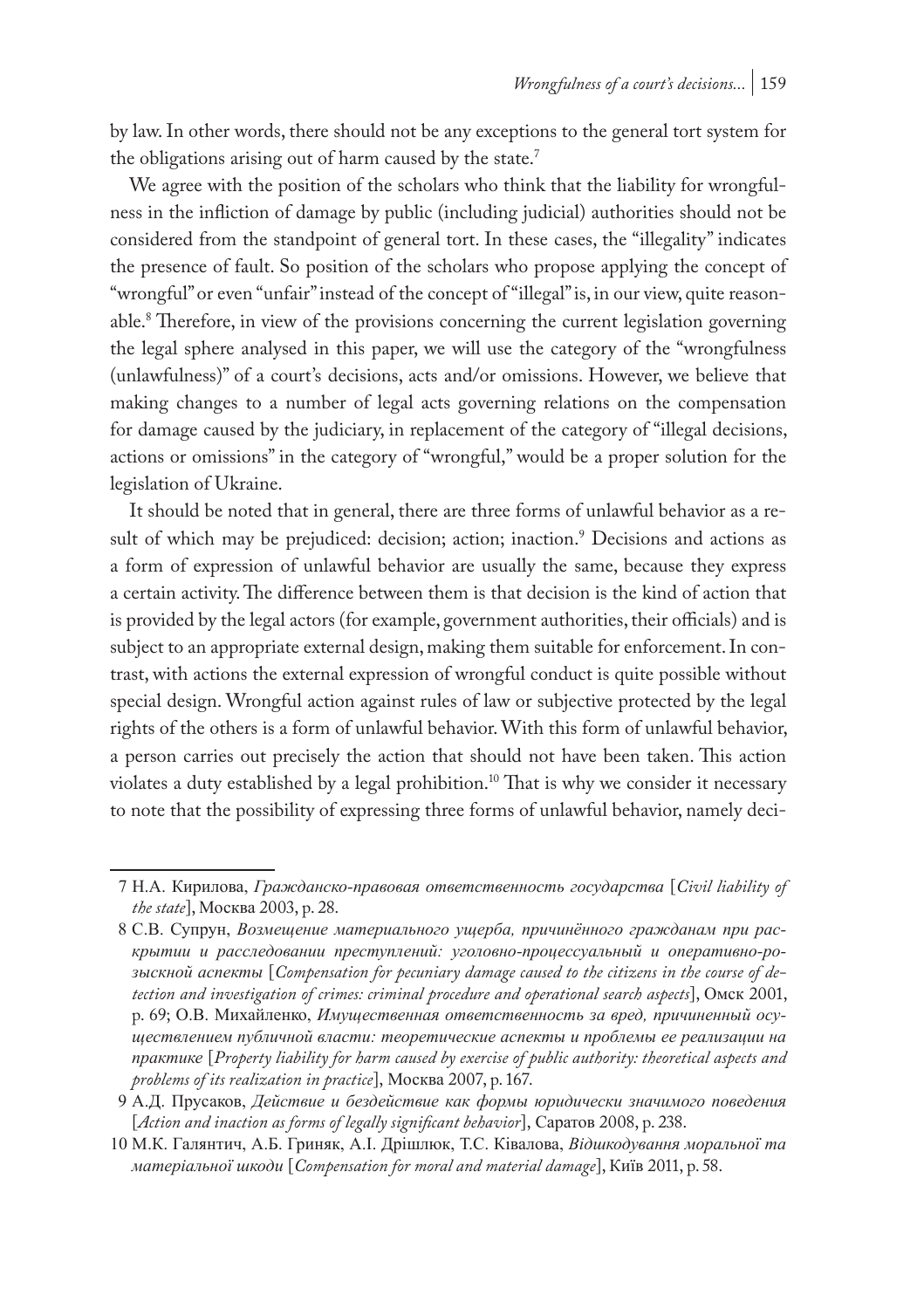sions, acts and omissions, are related to the obligation to compensate for damage caused by the judicial authorities.

Having analyzed the international and national levels of legal regulation pertaining to such relations, we can note the variety of legal systems' approaches concerning the definition and the list of unlawful decisions, acts or omissions of the judiciary, which may do harm to a person. The illegal activity or inactivity of the judiciary in criminal proceedings is characterized by the category "miscarriage of justice" (in the narrow sense<sup>11</sup>) in the legislation of many countries. The same approach is used at the international (subsection 6 of section 14 of the International Covenant on Civil and Political Rights<sup>12</sup>) and regional levels of legal regulations pertaining to the obligation to compensate for the damage caused by the judicial authorities (Article 3 of Protocol no. 7 to the Convention on protection of human rights and fundamental freedoms,<sup>13</sup> hereinafter - the ECHR). That is, a person's right to compensation for a miscarriage of justice in the exercise of criminal proceedings, such as an erroneous conviction, is envisaged. There are no normative definitions of a "miscarriage of justice" or specifying criteria for its concretization at the international and regional levels of legal regulation concerning compensation for damage caused by the judiciary. The opposite approach, namely the presence of legal definition or criteria specifying its content, can be observed at the level of national legal systems.<sup>14</sup> In addition, the issue of the nature and meaning of "miscarriage of justice" has been considered in detail in foreign and domestic legal doctrine. However, one should note that the doctrinal definition and content of this category does not always coincide with its statutory understanding. Thus, some foreign scholars<sup>15</sup> consider it necessary to interpret the category "miscarriage of justice" in several (or at least two) ways: narrowly (as noted above, refers to a miscarriage of justice in the exercise of criminal proceedings only) or broadly (a miscarriage of justice in the administration of justice, irrespective of the category of cases that may include not only the illegal final judgment, but also other illegal acts or omissions). As regards compensation for harm caused during the criminal

<sup>11</sup> R. Iosof, *Abstract of doctoral thesis "Civil liability of the state for miscarriages of justice"*, Cluj-Napoca, 2013, http://193.231.20.119/doctorat/teza/fisier/1171 [access: 28.03.2016].

<sup>12</sup> International Covenant on Civil and Political Rights (adopted 16 December 1966, come into force 23 March 1976). GA res. 2200A (XXI), 21 UN GAOR Supp. (no. 16) at 52, UN Doc. A/6316 (1966); 999 UNTS 171; 6 ILM 368 (1967).

<sup>13</sup> Convention for the Protection of Human Rights and Fundamental Freedoms. Protocol no. 7 (22 November 1984).

<sup>14</sup> V., for instance, D. Layne, *Compensation for Miscarriage of Justice*, *"*Journal of Criminology" 2010, http://www.internetjournalofcriminology.com/Layne\_Compensation\_for\_Miscarriage\_ of\_Justice.pdf [access: 28.03.2016].

<sup>15</sup> R. Iosof, *op. cit.*, pp. 16–17.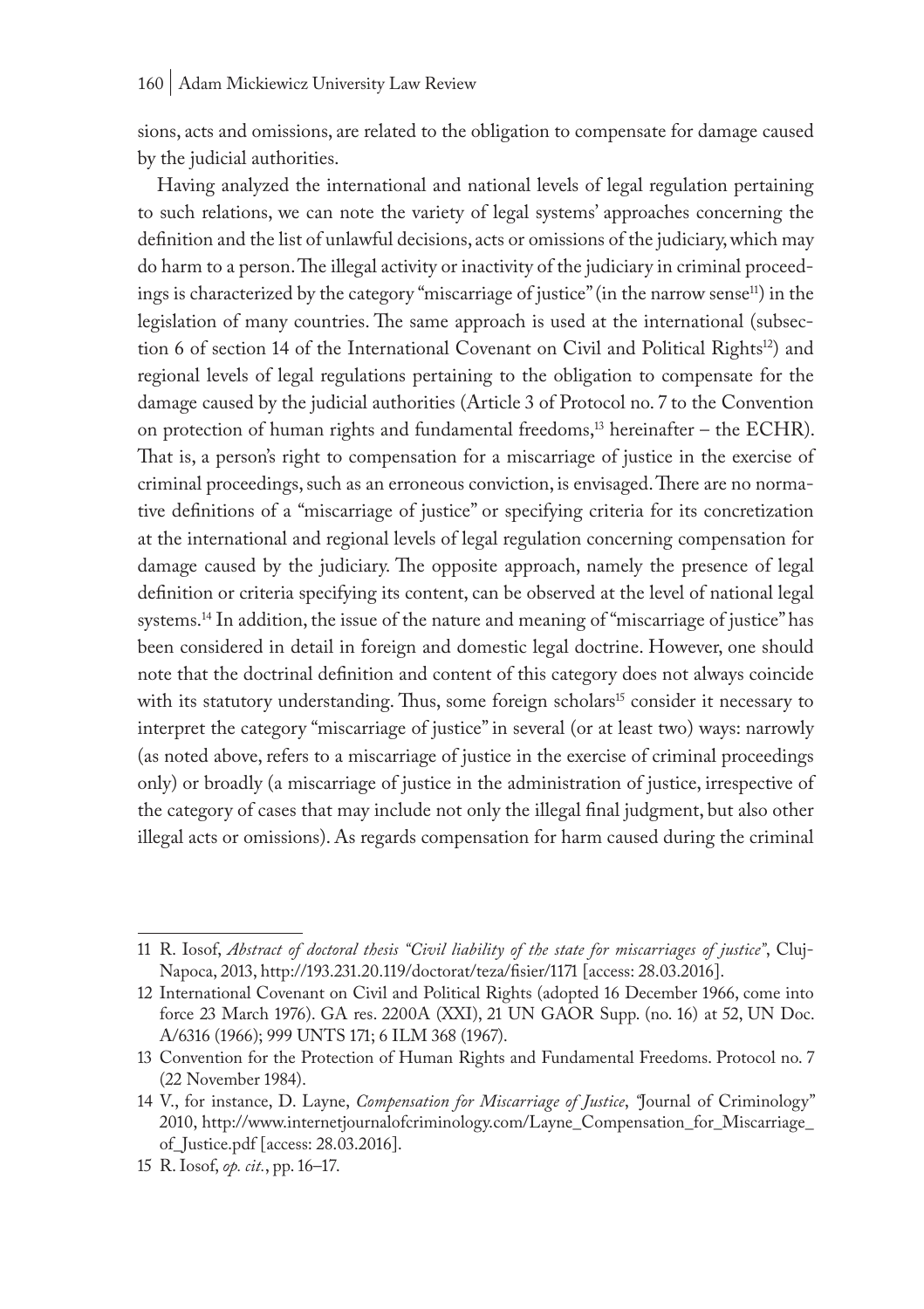proceedings, some scholars<sup>16</sup> offer an alternative approach to focusing on the international and regional level for identifying forms of wrongful conduct by judicial authorities and their officials; namely, by formulating a list of wrongful (unlawful) decisions, acts and omissions that could cause harm to a person and take features of a criminal, disciplinary offense or a judicial error. In other words, in this case "miscarriage of justice" is not a generic term used to name other forms of wrongful behavior, but only one of the special terms used when denoting various forms of misconduct. In fact, a similar approach can be identified at the national level of regulating the analyzed sphere of legal relations.

In our opinion, based on an analysis of the international, regional and domestic levels of legal regulation pertaining to the compensation for damage caused by the judiciary, and doctrinal approaches to this issue, it is feasible to employ the following categories for different types of wrongful behavior: "unlawful decisions, acts or omissions," or "wrongful activity, inactivity," or "wrongful act in the form of an offense or objectively wrongful conduct," and so on. We believe that the category "miscarriage of justice," due to its content and scope, cannot be used as a generic term (that is, as an analogue of the category "unlawful behavior") for special terms (i.e. forms of wrongful behavior). Therefore we consider the implementation of the provisions of international instruments into national legislation inappropriate, given the state's obligation to comply with an adequate level of guarantees of rights and freedoms of person, to prevent the of narrowing of the content or scope of these rights and freedoms, and to ensure that effective mechanisms are in place to protect them in case of violation, non-recognition or challenge.

Thus, as has already been noted in this paper, the legislation of Ukraine describes the wrongful conduct of judicial officials as "illegal decisions, actions or inaction." This raises the issue of whether the statutory list of "illegal decisions, actions or omissions of the court" is exhaustive (closed). Based on a systematic interpretation of the provisions of section 1176 of CC of Ukraine<sup>17</sup> (especially subsections 1 and 6 of this section) and section 1 of the Law of Ukraine On the Procedure of Compensation Damage Caused to a Citizen by Illegal Actions of Inquest, Pre-Trial Investigation, Office of Public Prosecu-

<sup>16</sup> Л.А. Прокудина, *Возмещение ущерба, причиненного гражданину незаконными действиями должностных лиц в сфере уголовного судопроизводства* [*Compensation of damage caused to a citizen by illegal actions of officials in criminal proceedings*], Москва 1987, p. 24; Н.В. Ильютченко, *Возмещение ущерба, причиненного личности в уголовном процессе незаконными действиями органов дознания, предварительного следствия, прокуратуры и суда* [*Compensation of damage caused to an individual in criminal proceedings by illegal actions of inquiry, preliminary investigation, prosecution and trial bodies (agencies)*], Москва 1995, p. 20.

<sup>17</sup> Цивільний кодекс України [Civil Code of Ukraine], 16.01.2003, no. 435-IV, із змінами і доповненнями; Відомості Верховної Ради України, 3.10.2003, no. 40, item 356.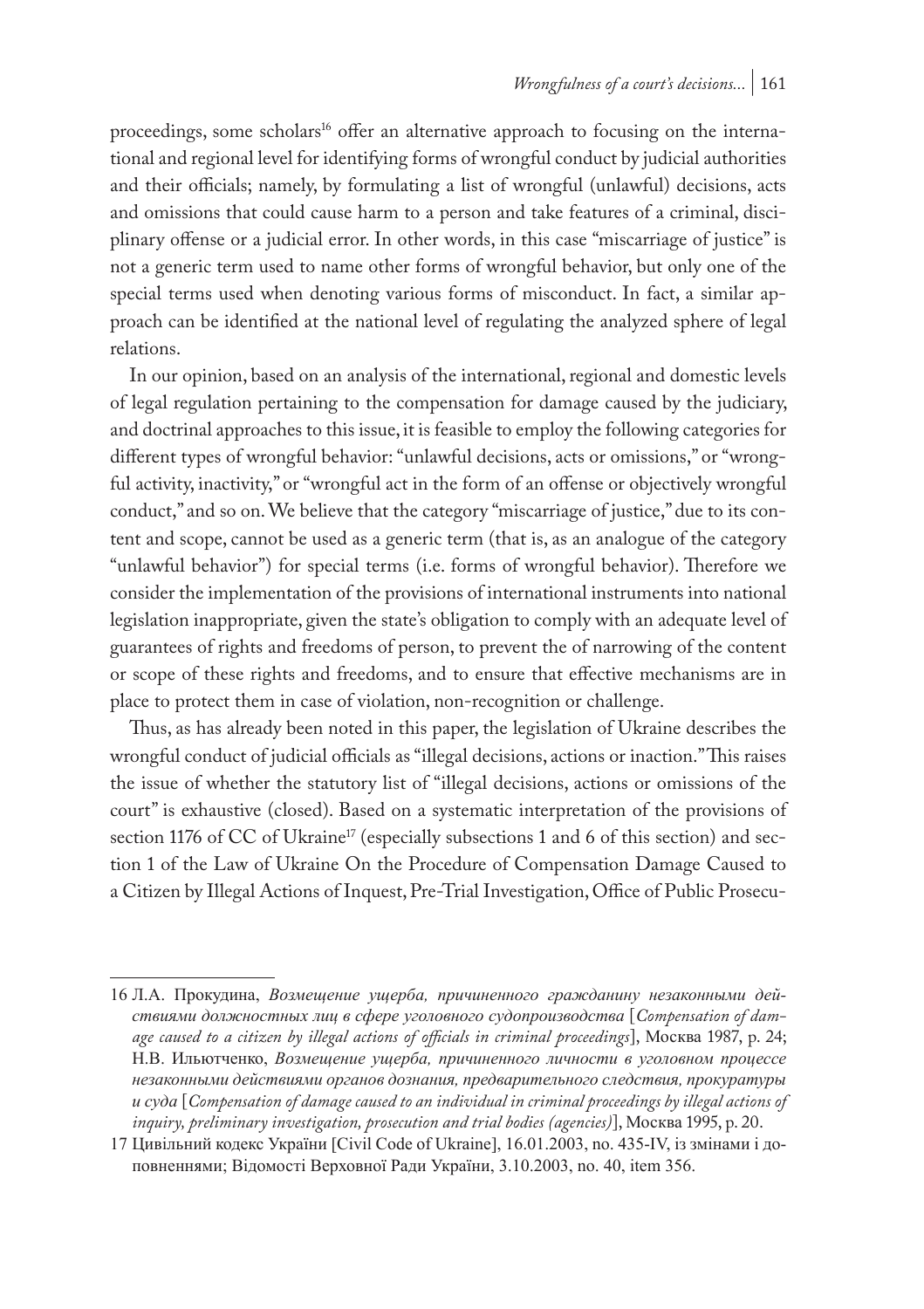tor and Judicial Bodies<sup>18</sup> (hereinafter – the Law no.  $266/94$ -VR), we can conclude that the list of different types of the judiciary and officials' illegal behavior that may harm a person is of inexhaustible (open) character. Moreover, the legislator pays particular attention to court decisions, acts or omissions, and wrongfulness (illegality) which leads to a significant restriction or violation of rights, freedoms and legitimate interests of persons, namely: unlawful conviction,<sup>19</sup> unlawful criminal prosecution<sup>20</sup> (under the Law no. 266/94-VR – unlawful notification of suspicion of a criminal offense<sup>21</sup>), unlawful use of preventive punishment, unlawful apprehension<sup>22</sup> (under the Law no. 266/94-VR – illegal detention), and in accordance with the Law no. 266/94-VR: illegal conducting of search or capture caption, unlawful seizure of property, unlawful removal from work

<sup>18</sup> Закон України Про порядок відшкодування шкоди, завданої громадянинові незаконними діями органів, що здійснюють оперативно-розшукову діяльність, органів досудового розслідування, прокуратури і суду, 1.12.1994, no. 266/94-ВР, із змінами і доповненнями, Відомості Верховної Ради України, 3.01.1995, no. 1, item 2.1.

<sup>19</sup> It is obvious that unlawful conviction is mentioned as first in the list of wrongful (illegal) acts of judiciary not without grounds, because it always leads to infliction of damage to person. The issues of the adequacy of the scope and composition, effectiveness of the procedure of compensation for such damage remain one of the most problematic and controversial both in domestic and in foreign doctrine and practice. V., for example: A. Bernhard, *When Justice Fails: Indemnification for Unjust Conviction*, "University of Chicago Roundtable" 1999, vol. 73, no. 6, http://ssrn.com/abstract=1316583 [access: 28.03.2016]; idem, *Justice Still Fails: A Review of Recent Efforts to Compensate Individuals Who Have Been Unjustly Convicted and Later Exonerated*, "Drake Law Review" 2004, vol. 52, http://ssrn.com/abstract=1396849 [access: 28.03.2016]; H.-B. Schäfer, V. Fon, *Incentive Effects of State Liability for Wrongful Conviction on the Level of Crime*, Washington 2005, http://ssrn.com/abstract=999606 [access: 28.03.2016]; A.I. Kaplan, *The Case for Comparative Fault in Compensating the Wrongfully Convicted*, "UCLA Law Review" 2008, vol. 56, no. 227, pp. 227–269 http://www.uclalawreview.org/pdf/56-1-6.pdf [access: 28.03.2016].

<sup>20</sup> Attracting the criminal responsibility, as a stage of criminal prosecution, begins with bringing an accusation of commission of crime: п. 1.2. резолютивної частини рішення Конституційного Суду України у справі про депутатську недоторканність [p. 1.2. of ratio decidendi of the judgement of the Constitutional Court of Ukraine in the case of deputy immunity], 27.11.1999, no. 9, p. 99; Офіційний вісник України, 19.11.1999, no. 44, item 71, 12591/1999. Attracting the criminal responsibility is a stage of criminal prosecution, that begins with notification of suspicion of a criminal offense: п. 14 ч. 1 ст. 3 чинного Кримінального процесуального кодексу (КПК) України [pars 14 of subsection 1 of section 3 of the effective Criminal Procedural Code (CPC) of Ukraine), 13.04.2012, no. 4651-VI, із змінами і доповненнями, Відомості Верховної Ради України, 8.03.2013, no. 9-10, item 474, 88.

<sup>21</sup> Cf. главу 22 (pp. 276–279) КПК України [chapter 22 (sections 276-279) of CPC of Ukraine], 13.04.2012, no. 4651-VI, із змінами і доповненнями, Відомості Верховної Ради України, 8.03.2013, no. 9-10, item 474, 88.

<sup>22</sup> There are such preventive punishments: personal obligation, personal surety, bail, house arrest, detention. Apprehension is a temporary preventive punishment. V. главу 18 КПК України [chapter 18 of CPC of Ukraine], 13.04.2012, no. 4651-VI, із змінами і доповненнями, Відомості Верховної Ради України, 8.03.2013, no. 9-10, item 474, 88.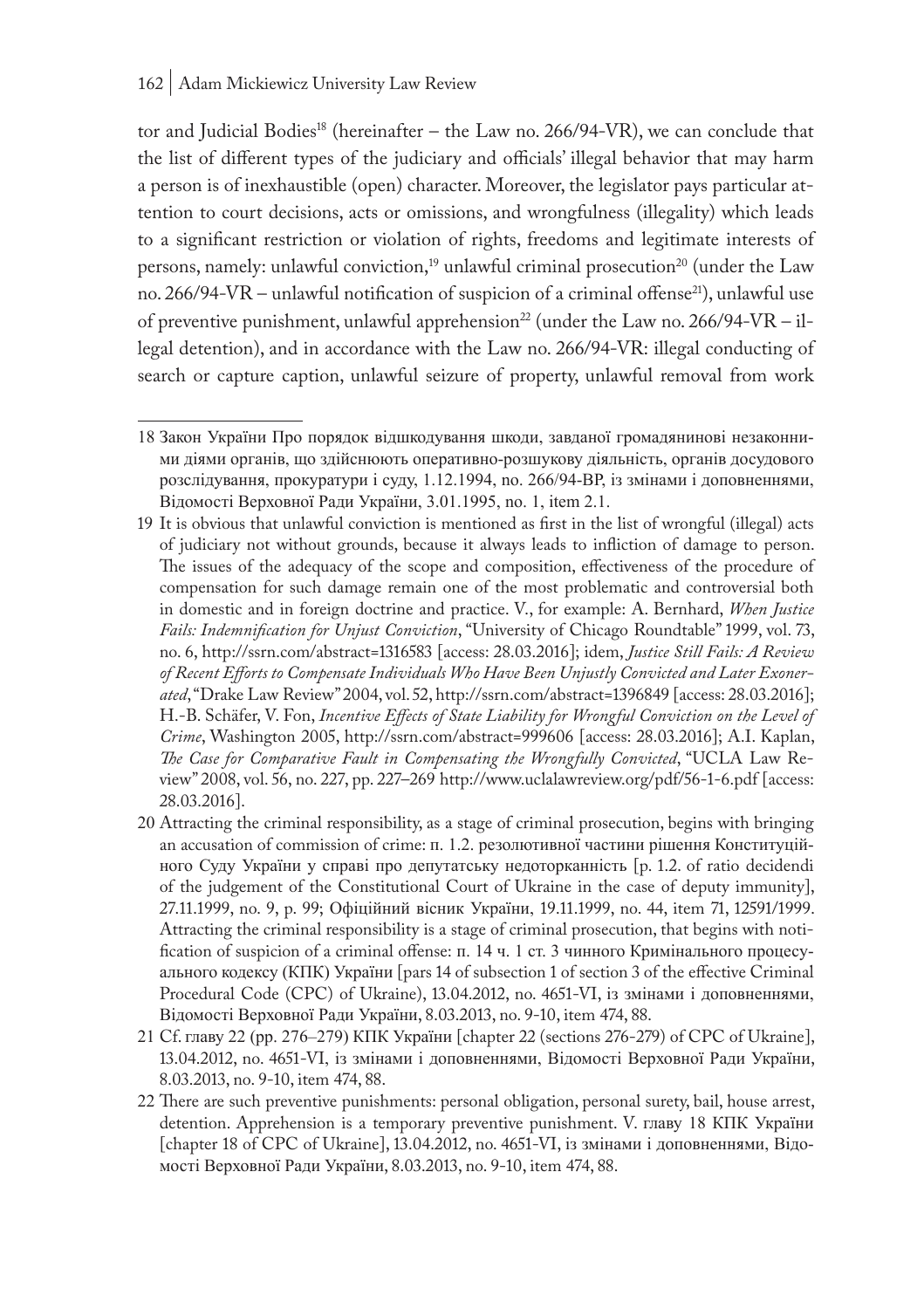(position), and other procedural actions that limit the rights of citizens in the course of criminal proceedings,<sup>23</sup> illegal use of simple detention<sup>24</sup> or corrective labor,<sup>25</sup> illegal forfeiture of estate,<sup>26</sup> unlawful imposition of fine,<sup>27</sup> illegal conducting of operative investigation activities, envisaged by the laws of Ukraine On Operative Investigation Activity, On Organizational Legal Principles of Struggle against the Organized Crime and other legislative acts,<sup>28</sup> and execution of which entails the compensation in full for the harm caused, regardless of judicial official's fault.

However, in current legal research, scholars<sup>29</sup> seek to extend the list of illegal actions of judicial bodies and their officials by setting additional conditions of objective (absolute, strict) state liability, such as: delayed admission of defense counsel, inhuman and cruel treatment during prosecution,<sup>30</sup> violation of procedures for issuing perpetrators of criminal offenses (extradition<sup>31</sup>), all of which could be considered as a practice of

<sup>23</sup> V. глави 10, 14-17, 20, p. 333 КПК України [chapters 10, 14-17, 20, section 333 of CPC of Ukraine], 13.04.2012, no. 4651-VI, із змінами і доповненнями, Відомості Верховної Ради України, 8.03.2013, no. 9-10, item 474, 88.

<sup>24</sup> V. ст. 32 Кодексу України про адміністративні правопорушення (КУпАП) [section 32 of Code of Ukraine on Administrative Infractions (CUAI)], 7.12.1984, no. 8073-X, із змінами і доповненнями, Відомості Верховної Ради УРСР, 18.12.1984, no. 51, item 1122.

<sup>25</sup> V. ст. 31 КУпАП [section 31 of CUAI], 7.12.1984, no. 8073-X, із змінами і доповненнями, Відомості Верховної Ради УРСР, 18.12.1984, no. 51, item 1122.

<sup>26</sup> V. ст. 29 КУпАП [section 29 of CUAI], 7.12.1984, no. 8073-X, із змінами і доповненнями, Відомості Верховної Ради УРСР, 18.12.1984, no. 51, item 1122; ст. 59 Кримінального кодексу (КК) України [section 59 of Criminal Code (CrC) of Ukraine], 5.04.2001, no. 2341-III, із змінами і доповненнями, Відомості Верховної Ради України, 29.06.2001, no. 25, item 131.

<sup>27</sup> V. ст. 27 КУпАП [section 27 of CUAI], 7.12.1984, no. 8073-X, із змінами і доповненнями, Відомості Верховної Ради УРСР, 18.12.1984, no. 51, item 1122; ст. 53 КК України [section 53 of CrC of Ukraine], 5.04.2001, no. 2341-III, із змінами і доповненнями, Відомості Верховної Ради України, 29.06.2001, no. 25, item 131.

<sup>28</sup> V. главу 21 КПК України [chapter 21 of CPC of Ukraine], 13.04.2012, no. 4651-VI, із змінами і доповненнями, Відомості Верховної Ради України, 8.03.2013, no. 9-10, item 474, 88.

<sup>29</sup> V., for example: В. Буткевич, *Якість закону і питання ефективності застосування рішень Європейського суду з прав людини судами України (виступ на Міжнародній конференції)* [*Quality of law and the issue of effectiveness of application of the European Court of Human Right's judgements by courts of Ukraine (presentation at the International Conference)*], "Право України" 2011, no. 7, pp. 48–63; В.П. Паліюк, *Застосування Конвенції про захист прав людини і основоположних свобод у випадку прогалин українського законодавства*  [*Application of the Convention on protection of human rights and fundamental freedoms in the case of gaps in the Ukrainian legislation*], [in] *Актуальні проблеми формування громадянського суспільства та становлення правової держави*, ред. ІІ. Міжнар, Черкаси 2012, p. 378.

<sup>30</sup> В.Ю. Горєлова, *Відповідальність держави перед особою за завдання шкоди незаконними діями органів досудового розслідування, прокуратури і суду* [*State liability for the damage caused by illegal actions of pre-trial investigation, office of public prosecutor and judicial bodies*], Київ 2012, p. 20.

<sup>31</sup> В.П. Паліюк, *Застосування судами загальної юрисдикції України Конвенції про захист прав людини і основоположних свобод у разі «неякісного» законодавства (цивільно-*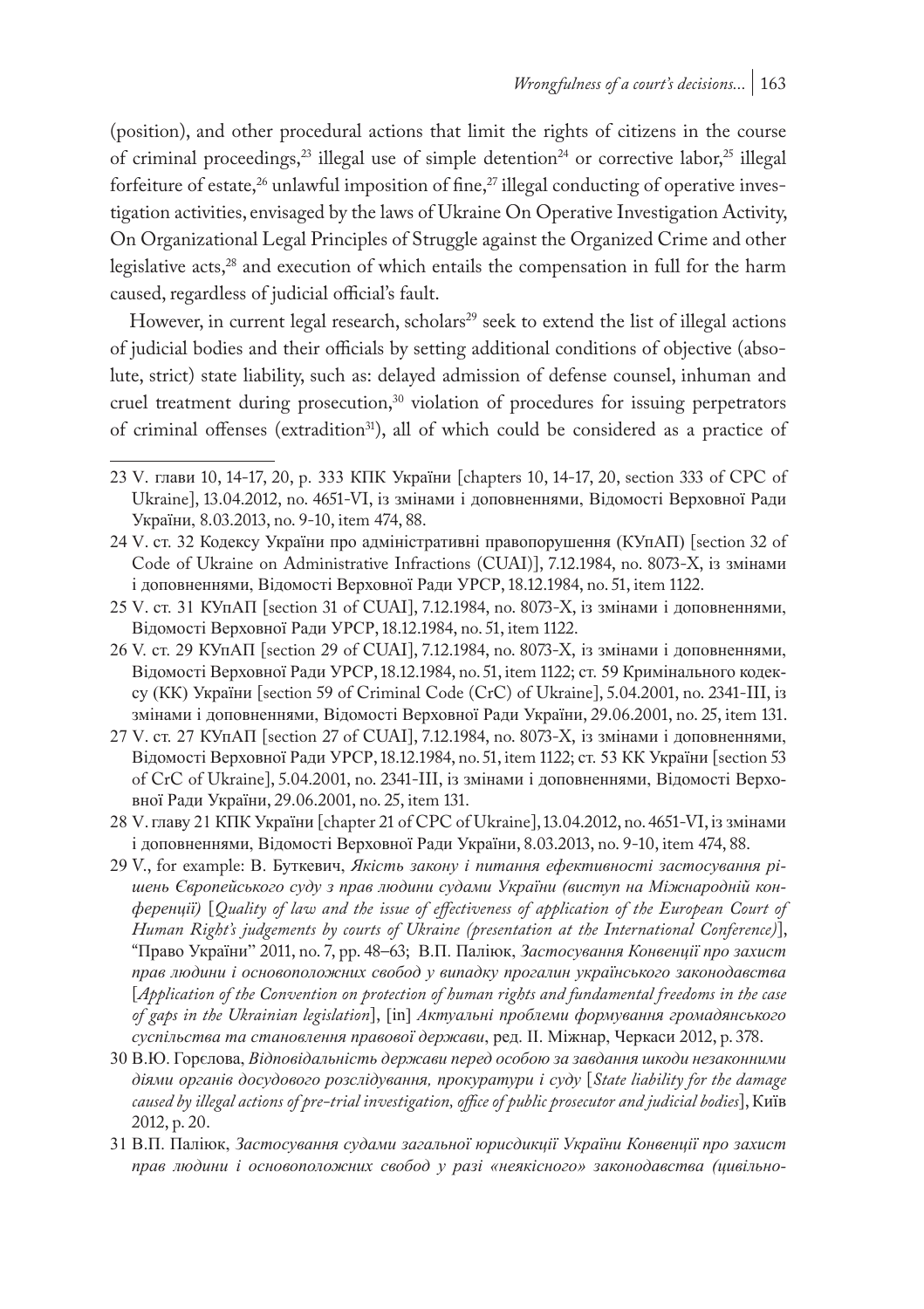the European Court of Human Rights (hereinafter – the ECHR) as a source of law in Ukraine.32 We support the position of these scholars and think that it would be suitable to expand the list of unlawful acts of judicial bodies and their officials, following the approaches of the ECHR.

Particular attention should be paid to the case of compensation for damage caused to an individual or legal entity as the result of a court rendering an illegal decision in a civil case (subsection 5 of section 1176 of CC of Ukraine). Based on the literal wording of the text of the analyzed provision of CC of Ukraine, we can conclude that it only concerns compensation for damage caused as a result of rendering an illegal decision in a civil case. That is, when the illegal decision has been delivered on an administrative or commercial matter, compensation for damage under subsection 5 of section 1176 of CC of Ukraine is impossible. Obviously, in this case, we should apply the provisions of subsection 6 of section 1176 of CC of Ukraine, with the possibility of compensation for damage on the general terms established by sections 1173, 1174 of CC of Ukraine. This raises the issue of the feasibility and effectiveness of such an approach to the legal regulation of analyzed relations, because actually the legislator establishes different modes of regulation for identical (same type) relations, since, in contrast to subsection 5 of section 1176 of CC of Ukraine, under sections 1173, 1174 of CC of Ukraine, damage is compensated for regardless of the fault of the public authority or official. We believe that there are no convincing arguments in support of, or rationale for, this legislative approach, so there are substantial doubts concerning its further preservation.

In this regard, it is necessary to amend subsection 5 of section 1176 of CC of Ukraine, as follows<sup>33</sup>:

The damage caused to an individual or legal entity as a result of the court rendering a wrongful (illegal) decision<sup>34</sup> in a civil, commercial or administrative case shall

32 Ст. 17 ЗУ Про виконання рішень та застосування практики Європейського суду з прав людини [section 17 of the Law of Ukraine On the Fulfillment of Decisions and Application of Practice of the European Court of Human Rights], 23.02.2006, no. 3477-IV, із змінами та доповненнями, Відомості Верховної Ради України, 28.07.2006, no. 30, item 1114, 260.

33 Similar proposals have been already expressed in the legal literature. Cf. О.О. Боярський, *Відшкодування шкоди, завданої незаконними рішеннями, діями чи бездіяльністю суду* [*Compensation of damage caused by illegal decisions, actions or omissions of court*], Одеса 2008, pp. 11, 86.

*правовий аспект)* [*Application of the Convention on protection of human rights and fundamental freedoms by courts of general jurisdiction of Ukraine in the case of "poor" legislation (civil legal aspect)*], "Часопис цивільного і кримінального судочинства" 2013, no. 5(14), pp. 105–106; also Dubovik v. Ukraine, no. 33210/07, 41866/08, § 71–75, ECHR 2009; Kaboulov v. Ukraine, no. 41015/04, § 155, 159, ECHR 2009.

<sup>34</sup> We believe that it is appropriate to use the term "judicial decision" (similar to the subsection 3 of section 61 of the Civil Procedural Code of Ukraine: *judicial decision in civil, commercial or administrative case*...) because, in accordance with the current procedural law of Ukraine (subsection 1 of section 95, subsection 1 of section 208 of the Civil Procedural Code, sections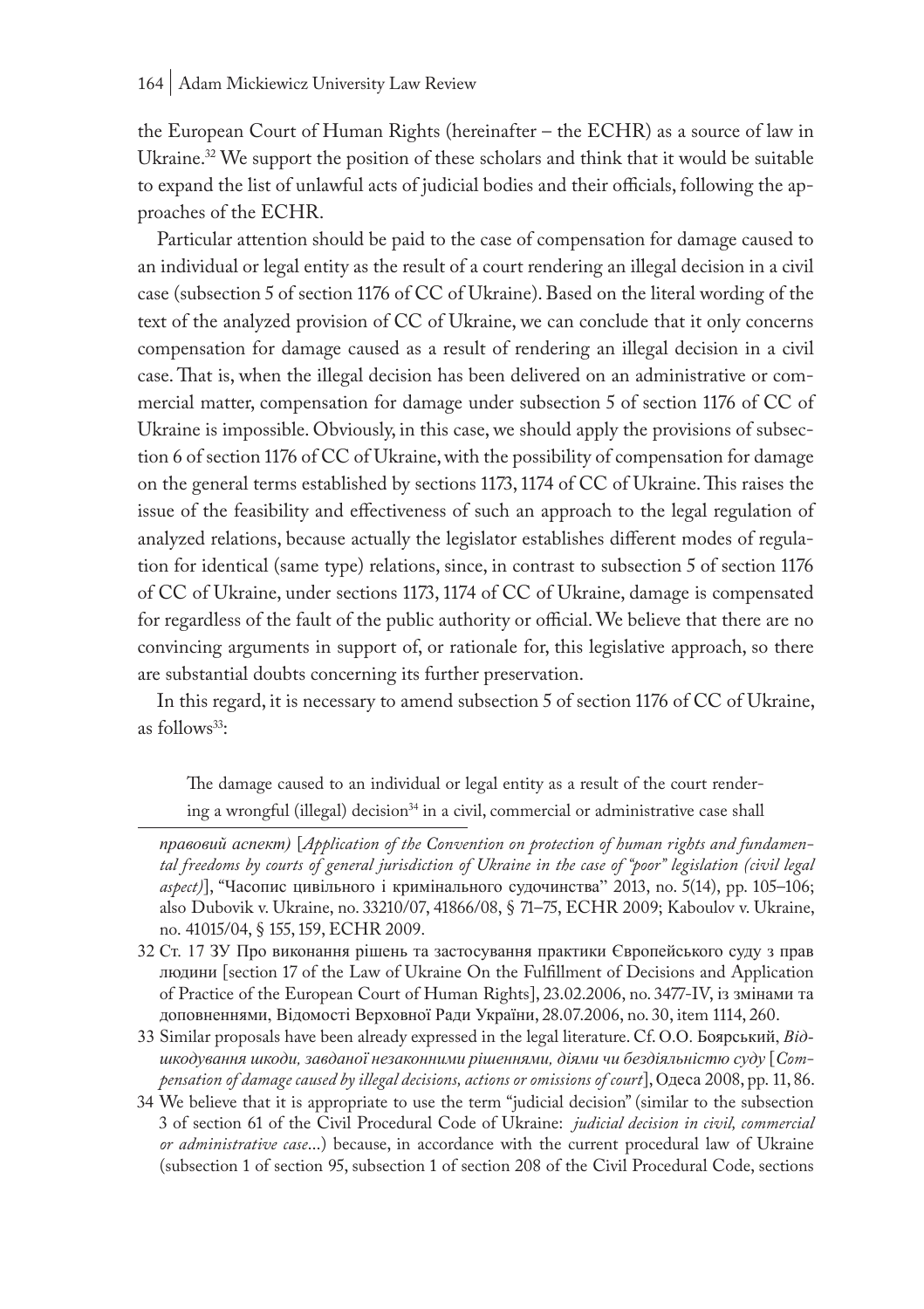be fully compensated by the state, in the case of finding that judge's acts led to the delivery of the wrongful (illegal) decision by a court's conviction, that has come into force.

It should be noted that the proposed legislative change corresponds to the current procedure of compensation for damage caused by the judiciary. That is why, taking into account the procedure of compensation for such damage proposed in this author's recent publication, $35$  the above-mentioned wording of subsection 5 of section 1176 of CC of Ukraine will require additional changes to determine the source of the compensation:

The damage caused to an individual or legal entity as a result of the court rendering a wrongful (illegal) decision in an civil, commercial or administrative case shall be fully compensated from the special accumulative account of the individual judge for funds with the intended purpose, in the case of finding that judge's acts led to the delivery of the wrongful (illegal) decision by a court's conviction, that has come into force, and proportionally, as determined by the court, or in the case of the failure of such a determination – jointly and severally.<sup>36</sup> If there are insufficient funds in the judge's accounts, the sums due as compensation are paid by the state.

It should be noted that some scholars<sup>37</sup> consider the rule of damage compensation only in case when the judge's guilt is specified in the court's sentence, as an arbitrary

<sup>4-5</sup> of Commercial and Procedural Code, subsections 12, 13 of section 3, section 158 of the Code of Administrative Proceedings), the judgment is only one of the forms (correctly – a type of ) judicial decisions.

<sup>35</sup> С.В. Куліцька, *Проблемні питання порядку відшкодування (компенсації) шкоди, заподіяної неправомірними (незаконними) рішеннями, діями чи бездіяльністю суду (судді, суддів)* [*The issues of procedure of compensation of damage caused by court's (judge's) wrongful (unlawful) decisions, acts or omissions*], "Науковий вісник Ужгородського національного університету," Серія "Право," Випуск 35, Ч. 1, Т. І, 2015, pp. 142–143.

<sup>36</sup> V. ч. 1 ст. 1190 ЦК України [subsection 1 of section 1190 of CC of Ukraine] and абз. 2 п. 3 постанови Пленуму Верховного Суду України "ро практику розгляду судами цивільних справ за позовами про відшкодування шкоди", 27.03.1992, no. 6 [§ 3 of the resolution of the Plenum of the Supreme Court of Ukraine "On the practice of judicial consideration of civil cases for damages"], http://zakon4.rada.gov.ua/laws/show/v0006700-92 [access: 28.03.2016]: persons who jointly caused damage that is caused indivisible damage by interrelated, cumulative actions or by actions of the same purposes, are jointly and severally liable before the injured persons.

<sup>37</sup> И.А. Тактаев, *Ответственность публично-правовых образований за вред, причиненный их органам и должностным лицам* [*Liability of public law entities for damage caused by their bodies and officials*], Москва 2003, pp. 9–10; А.Э. Колиева, *Ответственность за вред, причиненный актами правоохранительных органов и суда: гражданско-правовой аспект* [*Liability for damage caused by acts of law enforcement agencies and courts: civil legal aspect*], Краснодар 2007, pp. 7–8, 17; М.М. Хоменко, *Відшкодування шкоди, завданої органами*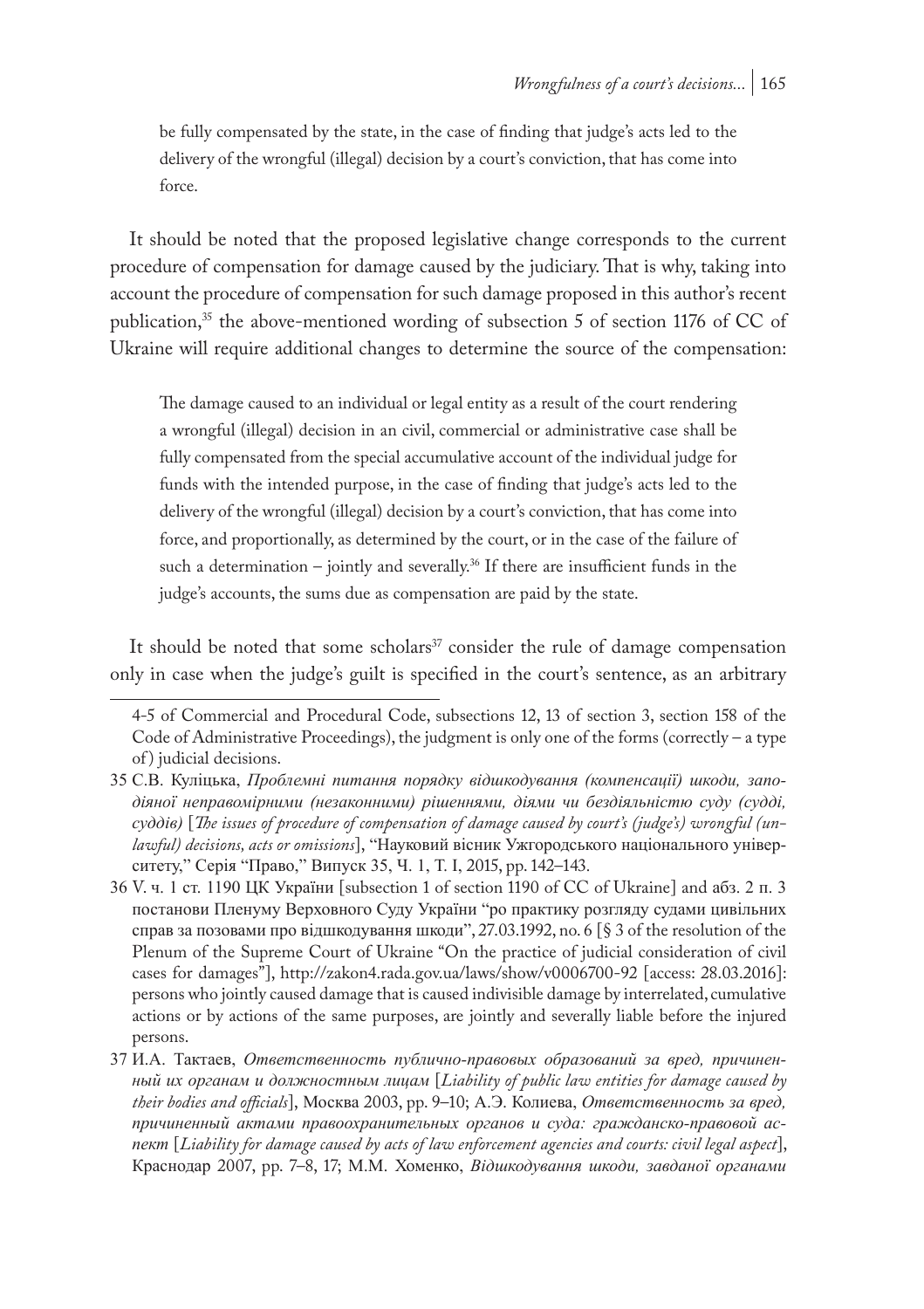limitation of the responsibility of the state, which violates the constitutional rights of access to justice and compensation of damage. Limitations of compensation duty can be either substantive, relating to the conditions of compensation, or procedural, directly related to the procedure of compensation. Obviously, the rule of subsection 5 of section 1176 of CC of Ukraine envisages both types of limitations. The substantive aspect is to change the presumptions: from the civil presumption of the wrongdoer's guilt (subsection 2 of section 1166 of CC of Ukraine) to the criminal presumption of innocence (subsection 2 of section 2 of the Criminal Code of Ukraine). In addition, there is a paradoxical situation: the possibility of the liability of the actor (the state) is made dependent on whether one of the bodies of this actor will be able to prove the guilt of another of his body. At the same time, a wronged person has limited opportunities to prove one of the conditions of liability – guilt. Therefore scholars propose establishing a broader liability for damage caused in the course of justice, noting that for the purpose of revision of judgments and of liability for damage resulting from the exercise of judicial power, it is necessary to establish the following statutory rules: compulsory previous recognition of the judicial act which caused damage to the person as wrongful (illegal); and prior use of all possible legal remedies to review and appeal against the judicial act which caused damage. We consider the position of these scholars one that deserves attention, because it is also confirmed by the approaches of national jurisprudence. Thus, the Higher Administrative Court of Ukraine in its ruling from May, 10, 2006 pointed out that the courts could only appeal acts, actions or omissions of the judicial officials, if those acts, actions or omissions belonged to the managerial rather than procedural activity of the judge. An appeal against the procedural activity of the judge in the course of justice cannot be made by submission of the civil claim.38 In accordance with the resolution of the Plenum of the Supreme Court of Ukraine from June, 12, 2009 no. 6: On some issues arising in the judicial practice in taking proceedings before administrative courts and their consideration of administrative lawsuits against the courts and judges<sup>39</sup> it is clarified that in understanding the provisions of subsection 1 of section 2, §§ 1,

*державної влади, їх посадовими та (або) службовими особами* [*Compensation of damage caused by public authorities and their officials*], Київ 2012, p. 142.

<sup>38</sup> Ухвала Вищого адміністративного суду України, 10.05.2006 [Ruling of the Higher Administrative Court of Ukraine] http://zakon4.rada.gov.ua/laws/show/n0030760-06 [access: 28.03.2016].

<sup>39</sup> Постанова Пленуму Верховного Суду України "Про деякі питання, що виникають у судовій практиці при прийнятті до провадження адміністративних судів та розгляді ними адміністративних позовів до судів і суддів," 12.06.2009, no. 6 [Resolution of the Plenum of the Supreme Court of Ukraine On some issues arising in the judicial practice in taking proceedings before administrative courts and their consideration of administrative lawsuits against the courts and judges], http://zakon4.rada.gov.ua/laws/show/v0006700-09 [access: 28.03.2016].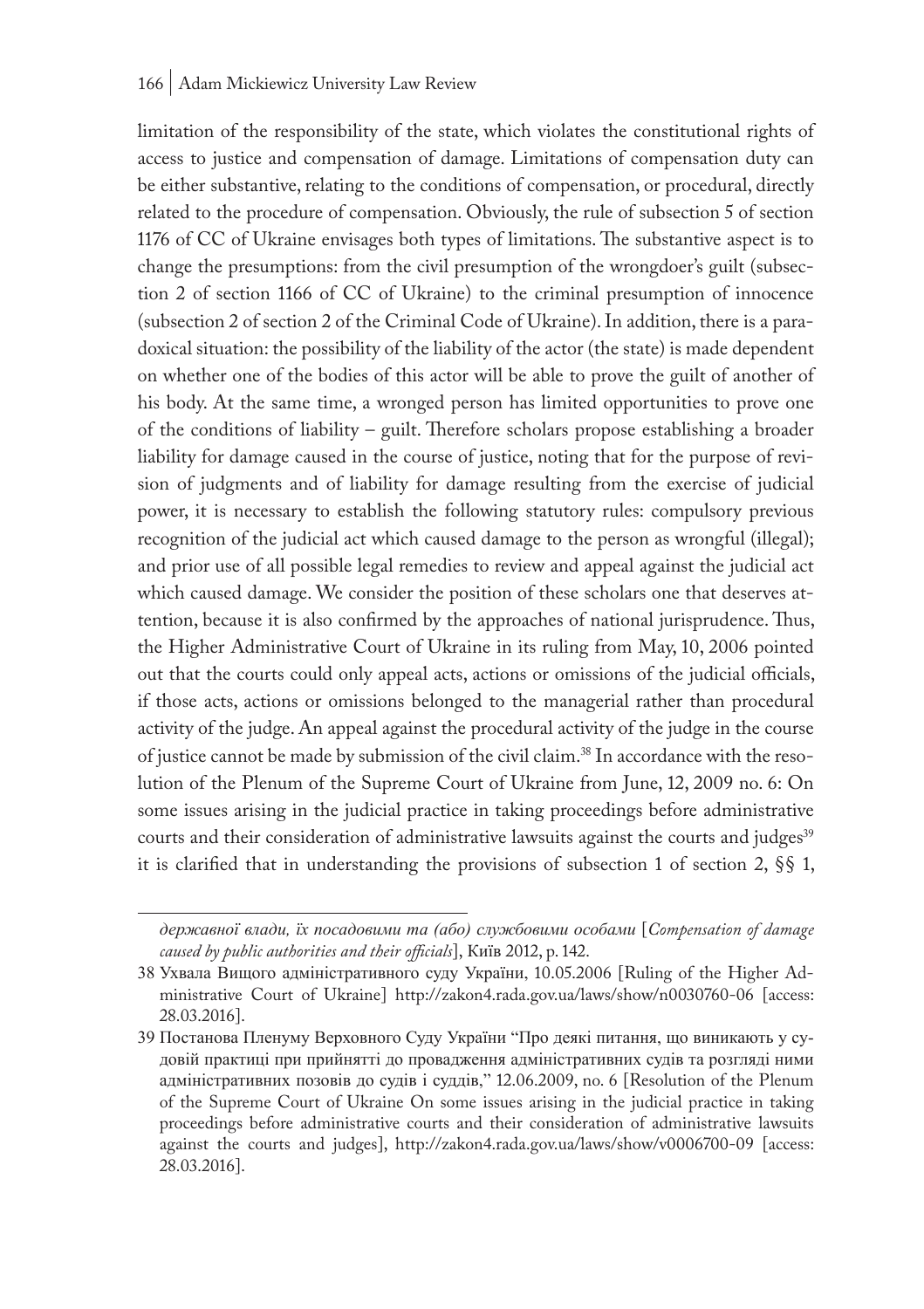7, 9 of section 3, section 17, subsection 3 of section 50 of the Code of Administrative Proceedings of Ukraine, courts and judges in their consideration of civil, commercial, criminal, administrative cases and cases of administrative offenses are not actors vested with authoritative powers, performing powerful managerial functions, and cannot be defendants in cases of appeal against their decisions, actions or omissions committed in connection with the litigation. According to the position of the civil cases chamber of the Higher specialized court of Ukraine for consideration of civil and criminal cases,<sup>40</sup> the aforementioned explanations of the Supreme Court of Ukraine correspond to the provisions of Articles 62, 126 and 129 of the Constitution of Ukraine, which stipulates that a judgement and the acts or omissions of the courts connected with it in matters of justice related to the preparation, consideration of cases in courts, etc., may be appealed in accordance with the procedural laws, not by appealing their actions to another court, as this violates the principle of judicial independence and the prohibition of interference with the settlement of the case by the proper court. In this connection the rules of the Civil Procedural Code of Ukraine (hereinafter – CPC of Ukraine) or other laws of Ukraine do not provide the court examination of the plaintiff 's counts, regardless of their presentation and purport, the subject-matter of which, in fact, is, an appeal against the procedural activity of the court (judge), related to the proceedings. Thus, in this case the opening of the proceedings should be refused under § 1 of subsection 2 of section 122 of CPC of Ukraine, and in the event that the proceedings are opened they should be closed under § 1 of subsection 1 of section 205 of CPC of Ukraine.

Therefore, in our opinion, the establishment of a uniform rule on state responsibility for any wrongful (illegal) decisions, actions or omissions of the judiciary or their officials — which resulted in damage to the rights, freedoms or legally protected interests of a person, regardless of whether the damage was caused in the course of justice or due to other procedural activity, and regardless of whether there was a court sentence which established the judge's guilt — is one of the key directions for future legal reform in Ukraine. Such an approach to the legal regulation of the analyzed relations will correspond with the international standards of judicial independence and facilitate the formation of an effective means of protection of a person's right to compensation for damage caused by the judicial authority and provide additional guarantees of the realization of this right in Ukraine. Furthermore, we believe that the procedure of compensation for damage that was analyzed in detail in the author's aforementioned publication, and the legislative changes and amendments proposed in this paper, should be introduced in Ukraine.

<sup>40</sup> *Інформаційний лист судової палати у цивільних справах Вищого спеціалізованого суду України з розгляду цивільних і кримінальних справ no. 6-182/0/4-12*, 13.02.2012 [*Information letter of the civil cases chamber of the Higher specialized court of Ukraine for consideration of civil and criminal cases*], http://zakon2.rada.gov.ua/laws/show/v-182740-12 [access: 28.03.2016].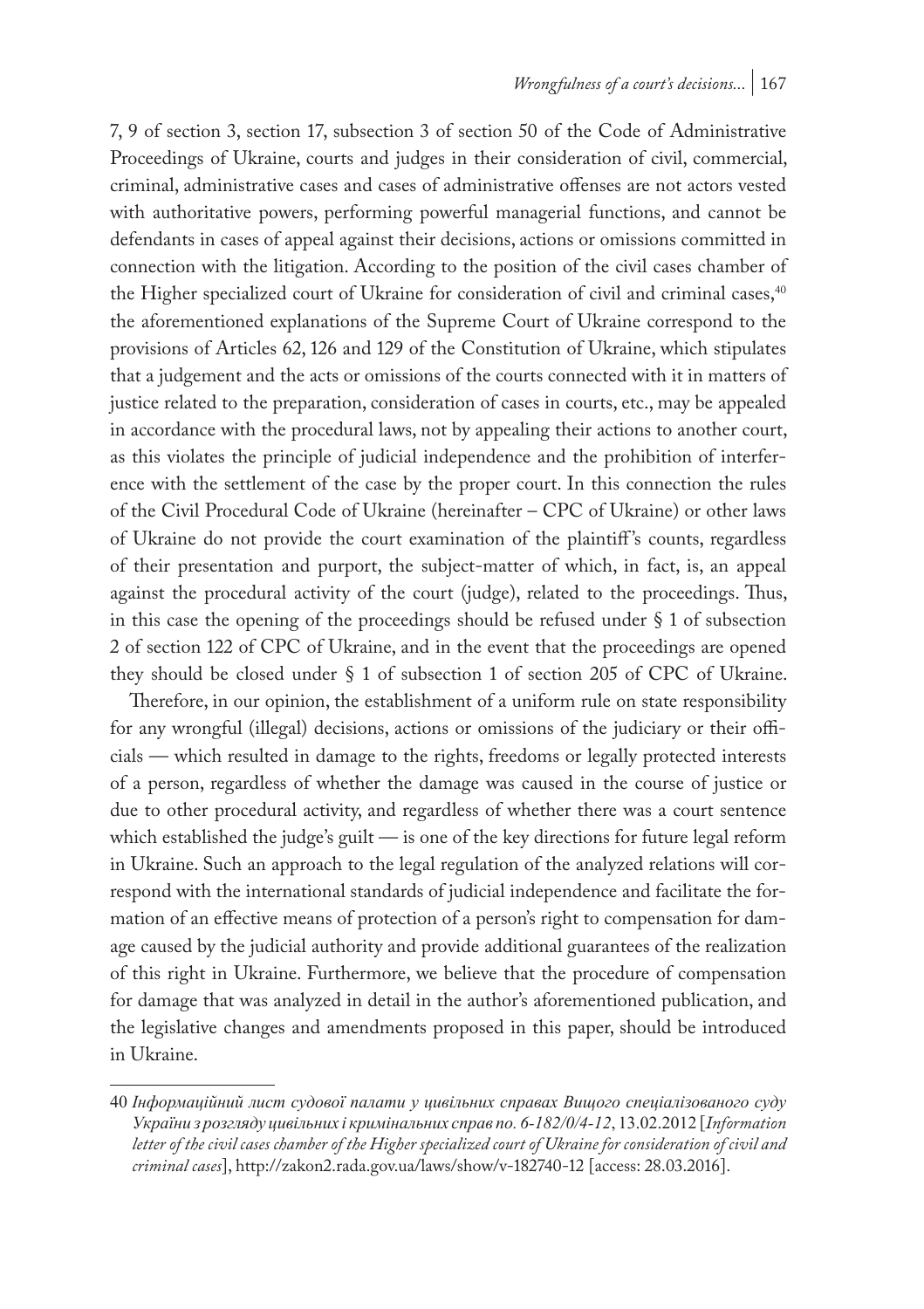Thewrongfulness of liabilities for the infliction of damage by judicial authorities takes on a special character and specific content, so it should not be considered from the standpoint of general tort. In connection with this, making changes to a number of legal acts governing relations on compensation for damage caused by the judiciary, to replace the category of "illegal decisions, actions or omissions" in the category of "wrongful (unlawful)," might be proper or the legislation of Ukraine.

Three forms of unlawful behavior: namely decisions, acts and omissions, are related to the obligations of compensation for damage caused by the judicial authorities. Analysis of the international, foreign and national levels of legal regulation of the studied relations illustrates the variety of the legal system's approaches concerning the definition and the list of unlawful decisions, acts or omissions of the judiciary, which may do harm to a person. The category "miscarriage of justice" is used as a generic term for the aforementioned forms of wrongful behavior under the provisions of some international instruments and legislation of some foreign countries. In our opinion, usage of the categories "unlawful decisions, acts or omissions" or "wrongful activity, inactivity" or "wrongful act in the form of an offense or objectively wrongful conduct" and so on, is appropriate for different types of wrongful behavior.

The problem of extending the list of wrongful actions of judicial bodies and their officials is particularly relevant for Ukraine, considering the practice of the European Court of Human Rights.

Particular attention should be paid to the case of compensation for damage caused to an individual or legal entity as a result of a court rendering an illegal decision in a civil case (subsection 5 of section 1176 of CC of Ukraine). We believe that it is necessary to amend subsection 5 of section 1176 of CC of Ukraine, as follows:

The damage caused to an individual or legal entity as a result of a court rendering a wrongful (illegal) decision in a civil, commercial or administrative case shall be fully compensated from the special accumulative account of the individual judge from funds with the intended purpose, in the event of finding the corpus of criminal offense in the judge's acts that affected the delivery of the wrongful (illegal) decision by a court's conviction, that has come into force. The damage caused to an individual or legal entity as a result of a panel of judges acting as a court rendering a wrongful (illegal) decision in civil, commercial or administrative case shall be fully compensated from the special accumulative account of the particular judges, who have comprised the panel, from funds with the intended purpose, in the case of corpus of criminal offense in judge's acts that affected the delivery of the wrongful (illegal) decision by a court's conviction, that has come into force, and proportionally, as determined by the court, or in the case of failure of such determination – jointly and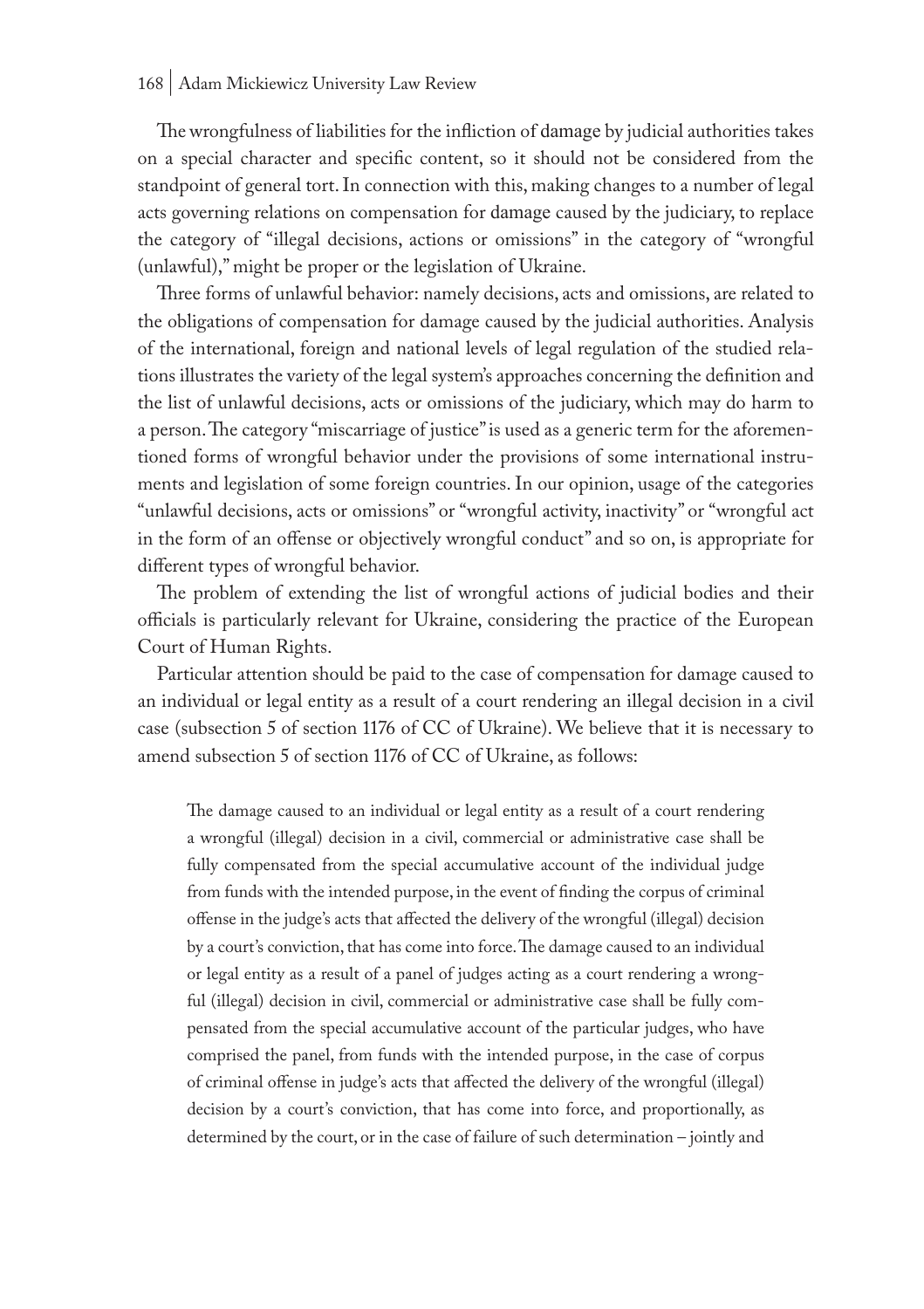severally. If there are insufficient funds in a judge's accounts, sums due for compensation are paid by the state.

#### **Literature**

- Басін К.В., *Юридична відповідальність: природа, форми реалізації та права людини* [*Legal liability: the nature, forms of implementation and human rights*], Київ 2006.
- Базылев Б.Т., *Юридическая ответственность (теоретические вопросы)* [*Legal liability (theoretical issues)*], Красноярск 1985.
- Боярський О.О., *Відшкодування шкоди, завданої незаконними рішеннями, діями чи бездіяльністю суду* [*Compensation of damage caused by illegal decisions, actions or omissions of court*], Одеса 2008.
- Буткевич В., *Якість закону і питання ефективності застосування рішень Європейського суду з прав людини судами України (виступ на Міжнародній конференції)* [*Quality of law and the issue of effectiveness of application of the European Court of Human Right's judgements by courts of Ukraine (presentation at the International Conference)*], "Право України" 2011, no. 7.
- Галянтич М.К., Гриняк А.Б., Дрішлюк А.І., Ківалова Т.С. та ін., *Відшкодування моральної та матеріальної шкоди*, ред. М.К. Галянтич [*Compensation for moral and material damage*], Київ 2011.
- Горєлова В.Ю., *Відповідальність держави перед особою за завдання шкоди незаконними діями органів досудового розслідування, прокуратури і суду* [*State liability for the damage caused by illegal actions of pre-trial investigation, office of public prosecutor and judicial bodies*], Київ 2012.
- Ильютченко Н.В., *Возмещение ущерба, причиненного личности в уголовном процессе незаконными действиями органов дознания, предварительного следствия, прокуратуры и суда* [*Compensation of damage caused to an individual in criminal proceedings by illegal actions of inquiry, preliminary investigation, prosecution and trial bodies (agencies)*], Москва 1995.
- Канзафарова И.С., *Гражданско-правовая ответственность (основные положения)* [*Civil liability (the main provisions)*], Одесса 1998.
- Кирилова Н.А., *Гражданско-правовая ответственность государства* [*Civil liability of the state*], Москва 2003.
- Колиева А.Э., *Ответственность за вред, причиненный актами правоохранительных органов и суда: гражданско-правовой аспект* [*Liability for damage caused by acts of law enforcement agencies and courts: civil legal aspect*], Краснодар 2007.
- Коновалов С.А., *Основание гражданско-правовой ответственности* [*The ground of civil liability*], Москва 2006.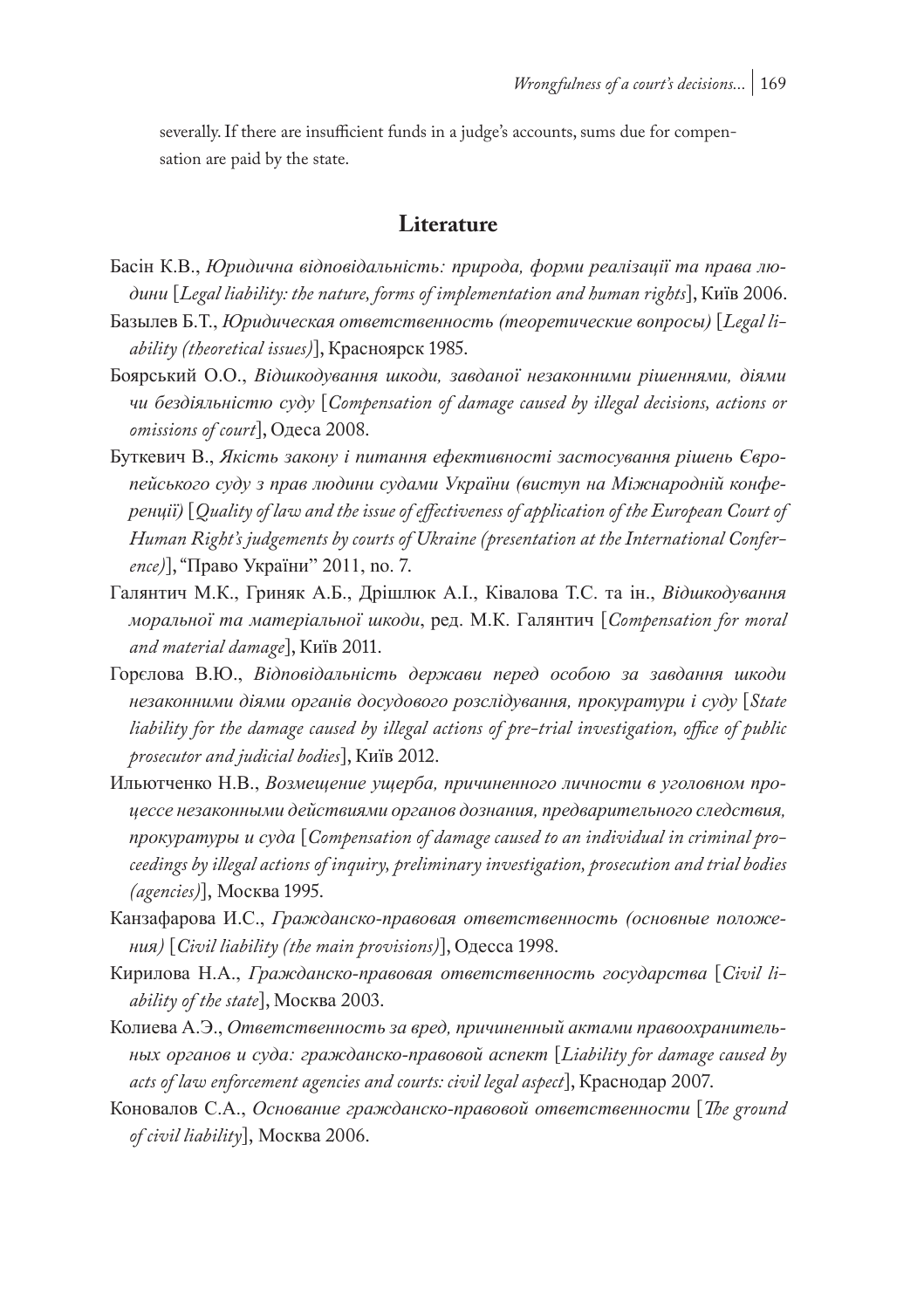- 170 | Adam Mickiewicz University Law Review
- Куліцька С.В., *Проблемні питання порядку відшкодування (компенсації) шкоди, заподіяної неправомірними (незаконними) рішеннями, діями чи бездіяльністю суду (судді, суддів)* [*The issues of procedure of compensation of damage caused by court's (judge's) wrongful (unlawful) decisions, acts or omissions*], "Науковий вісник Ужгородського національного університету," Серія "Право," Випуск 35, Ч. 1, Т. І, 2015.
- Михайленко О.В., *Имущественная ответственность за вред, причиненный осуществлением публичной власти: теоретические аспекты и проблемы ее реализации на практике* [*Property liability for harm caused by exercise of public authority: theoretical aspects and problems of its realization in practice*], Москва 2007.
- Отраднова О.О., *Недоговірні зобов'язання в цивільному праві України* [*Non-contractual obligations in civil law of Ukraine*], Київ 2009.
- Паліюк В.П., *Застосування судами загальної юрисдикції України Конвенції про захист прав людини і основоположних свобод у разі «неякісного» законодавства (цивільно-правовий аспект)* [*Application of the Convention on protection of human rights and fundamental freedoms by courts of general jurisdiction of Ukraine in the case of "poor" legislation (civil legal aspect)*], "Часопис цивільного і кримінального судочинства" 2013, no. 5(14).
- Паліюк В.П., *Застосування Конвенції про захист прав людини і основоположних свобод у випадку прогалин українського законодавства* [*Application of the Con*vention on protection of human rights and fundamental freedoms in the case of gaps in *the Ukrainian legislation*], *Актуальні проблеми формування громадянського суспільства та становлення правової держави: зб. наук. пр. ІІ-ї Міжнар. наук. практ. конф*., Черкаси 2012.
- Прокудина Л.А., *Возмещение ущерба, причиненного гражданину незаконными действиями должностных лиц в сфере уголовного судопроизводства* [*Compensation of damage caused to a citizen by illegal actions of officials in criminal proceedings*], Москва 1987.
- Прусаков А.Д., *Действие и бездействие как формы юридически значимого поведения* [*Action and inaction as forms of legally significant behavior*], Саратов 2008.
- Савицька А.М., *Поняття протиправності та її форми за радянським цивільним правом* [*The concept of wrongfulness and its forms under the Soviet civil law*], Львів 1974.
- Слесарев В.Л., *Объект и результат гражданского правонарушения* [*The object and the result of a civil offence*], Свердловск 1974.
- Супрун С.В., *Возмещение материального ущерба, причинённого гражданам при раскрытии и расследовании преступлений: уголовно-процессуальный и оперативно-розыскной аспекты* [*Compensation for pecuniary damage caused to the citizens in the course of detection and investigation of crimes: criminal procedure and operational search aspects*], Омск 2001.